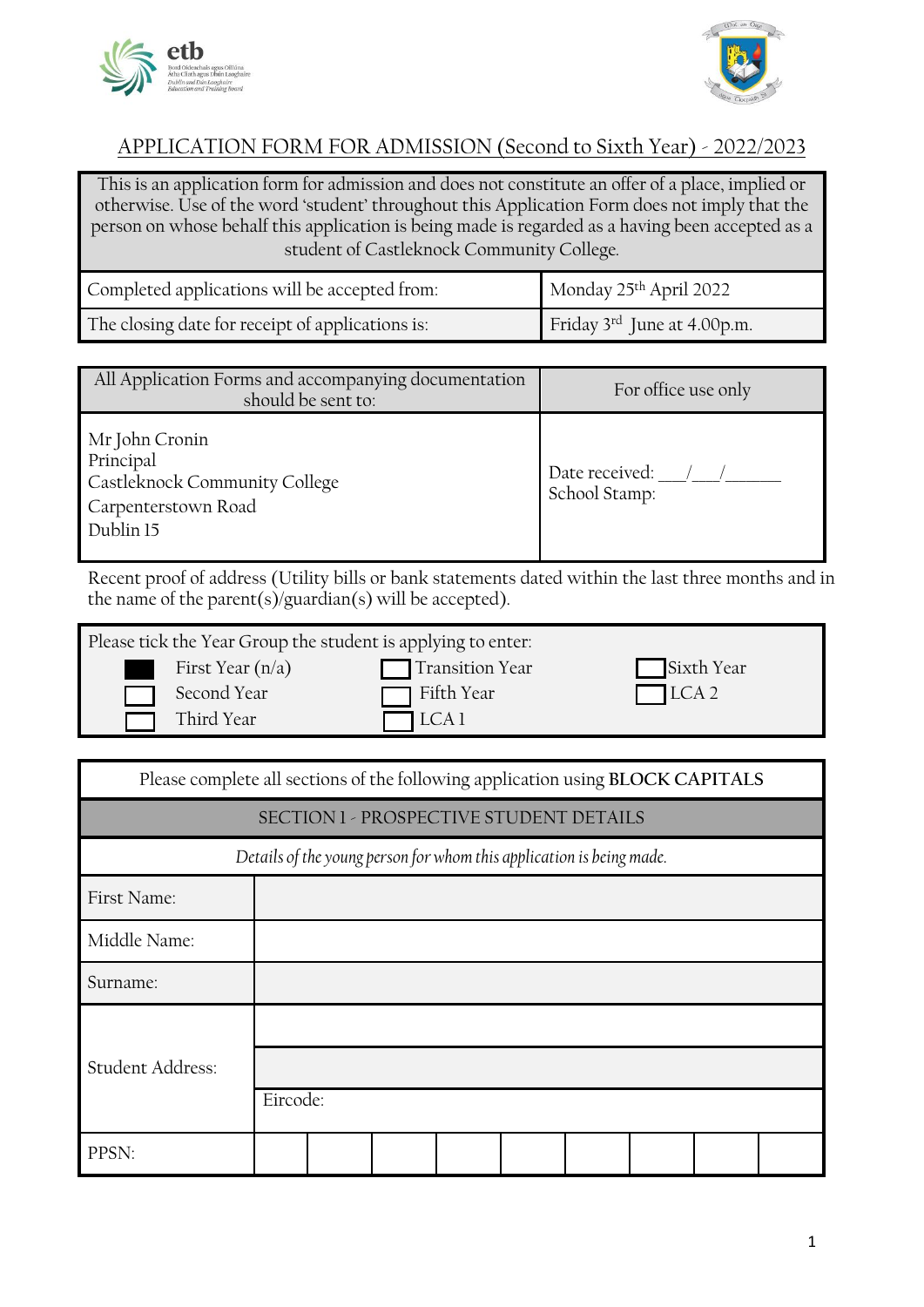



#### SECTION 2 – DETAILS OF PARENT/GUARDIAN

*This section is NOT required to be completed where the student is over 18, unless s/he wishes the school to communicate with his/her parent/guardian about this application instead of directly with the student. The information is sought for the purposes of making contact about this application. If more than one name is given but the address is the same, only one letter will issue and will be addressed to both individuals.*

|                                          | Parent / Guardian I | Parent / Guardian 2 |
|------------------------------------------|---------------------|---------------------|
| Prefix: (e.g. Mr. / Ms.<br>$/$ Ms. etc.) |                     |                     |
| First Name:                              |                     |                     |
| Surname:                                 |                     |                     |
|                                          |                     |                     |
|                                          |                     |                     |
| Address:                                 |                     |                     |
|                                          |                     |                     |
|                                          |                     |                     |
| Eircode:                                 |                     |                     |
| Telephone no.                            | $\ast$              |                     |
| Email address:                           |                     |                     |
| Relationship to<br>student:              |                     |                     |

**\*Please tick the mobile telephone number which should be used by the school for text messages.**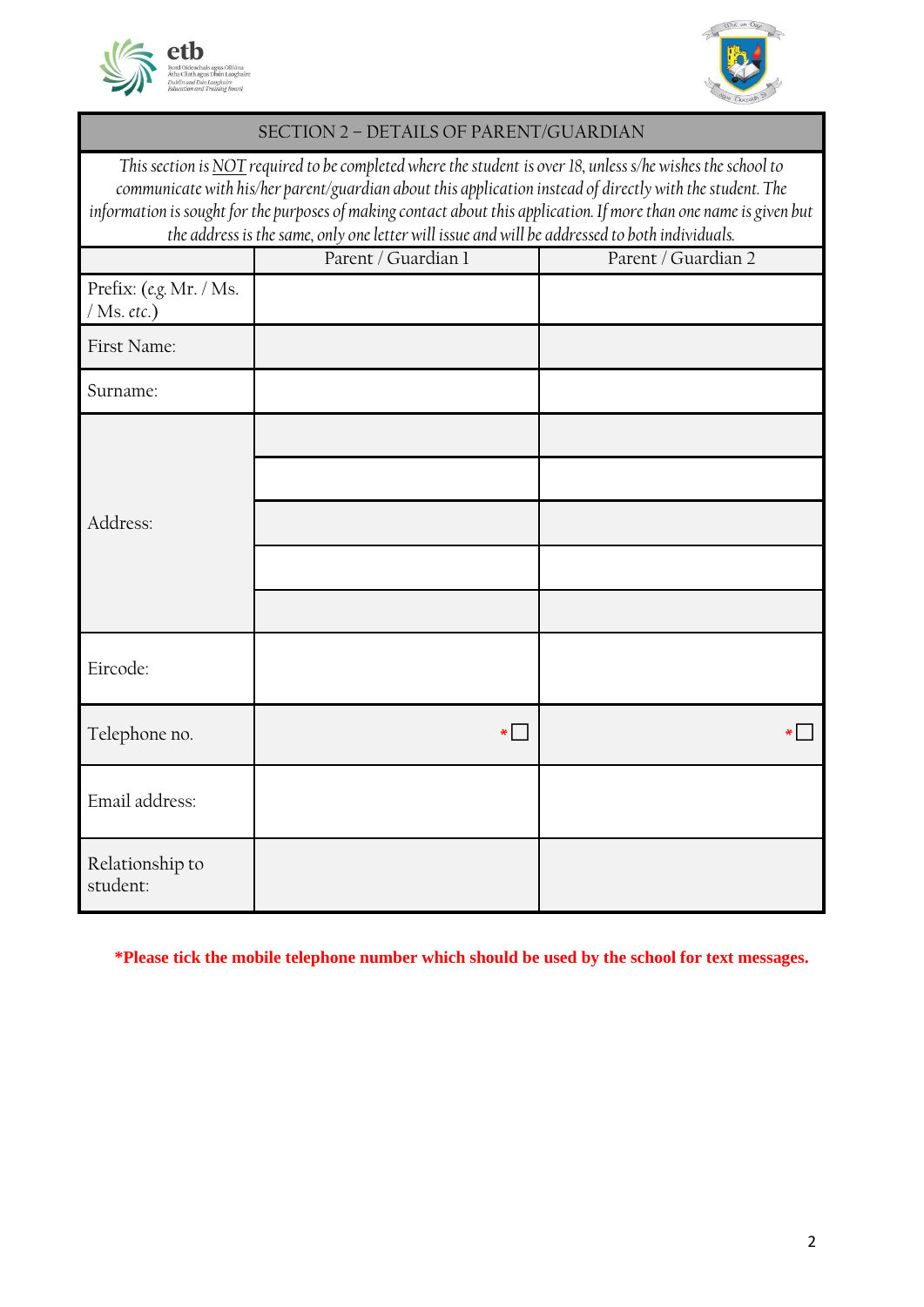



#### SECTION 3 – SELECTION CRITERIA FOR ADMISSION IN THE EVENT OF **OVERSUBSCRIPTION**

*This information will assist in determining whether the student meets the admission requirements in accordance with the order of priority as set out in the applicable section of Part B of the Admission Policy for Castleknock Community College.*

| A. Please confirm the student's address for the purpose of determining whether s/he resides in |
|------------------------------------------------------------------------------------------------|
| the catchment area. Please note that recent proof of address will be required in support of    |
| this. (Only original utility bills or bank statements dated within the last three months and   |
| in the name of the parent(s)/guardian(s) will be accepted                                      |

Address:

| current year of study. | B. If the student currently has any siblings in this school, please indicate their names and |
|------------------------|----------------------------------------------------------------------------------------------|
| Name:<br>(i)           |                                                                                              |
| Year:                  |                                                                                              |
| (ii) Name:             |                                                                                              |
| Year:                  |                                                                                              |
| (iii) Name:            |                                                                                              |
| Year:                  |                                                                                              |

|              | C. If the student has previously had any siblings in this school, please indicate their names<br>and years of attendance. |
|--------------|---------------------------------------------------------------------------------------------------------------------------|
| (i) Name:    |                                                                                                                           |
| Year $(s)$ : |                                                                                                                           |
| (ii) Name:   |                                                                                                                           |
| Year $(s)$ : |                                                                                                                           |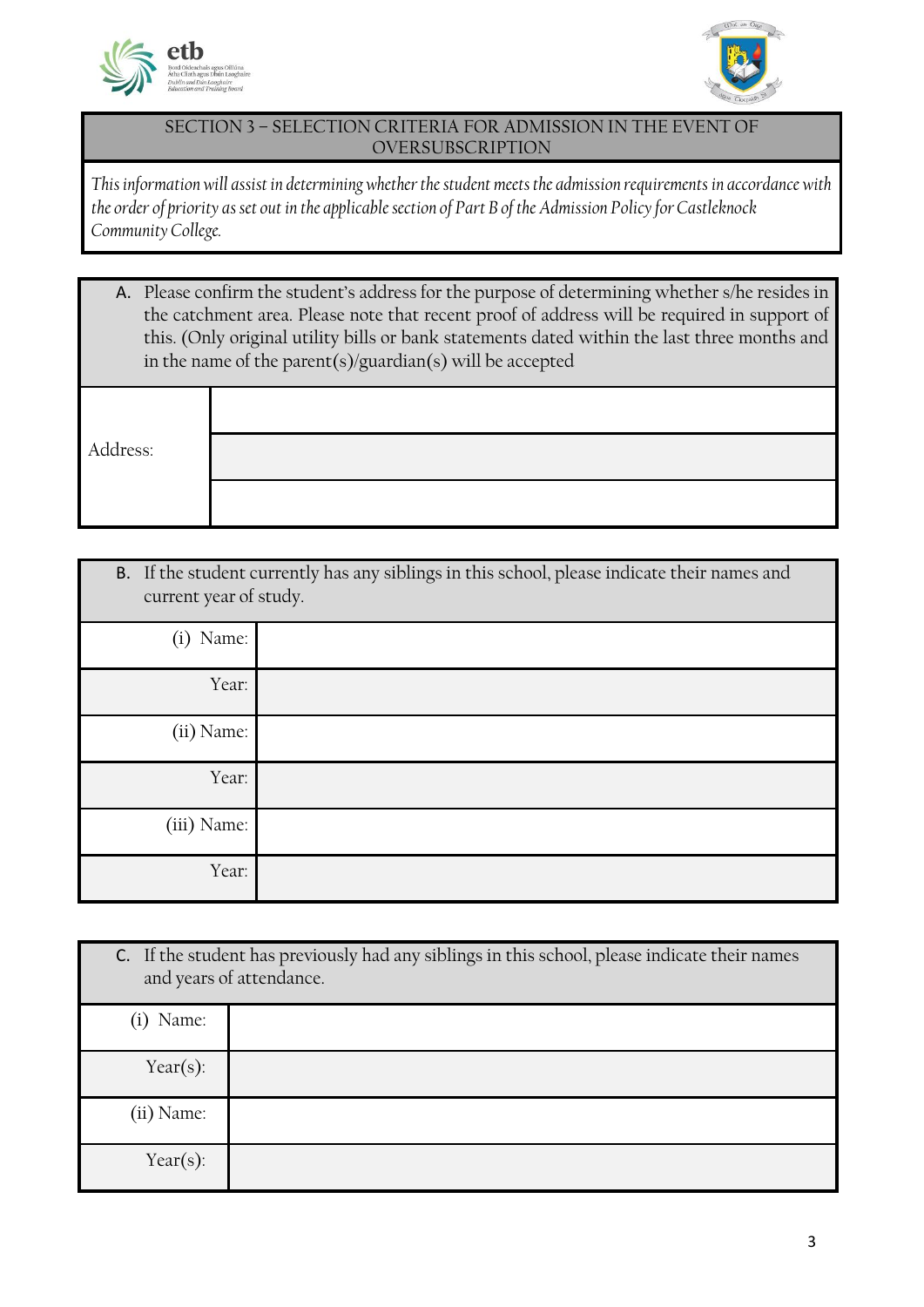



#### SECTION 4 - STUDENT CODE OF BEHAVIOUR

Please confirm that the Student Code of Behaviour is acceptable to you as a parent/guardian and that you shall make all reasonable efforts to ensure compliance of same by the student if s/he secures a place in the school. Please note that the Code of Behaviour can be found at www. castleknockcc.ie or from the school office.

I confirm that the Code of Behaviour for the school is acceptable to me as the student's parent/guardian and I shall make all reasonable efforts to ensure compliance by the student if s/he secures a place in the school.

OR, in the case where the Applicant is over 18 years of age:

I \_\_\_\_\_\_\_\_\_\_\_\_\_\_\_\_\_\_\_\_\_\_\_\_\_\_\_\_\_\_\_\_\_\_\_\_\_\_\_ (Student's Name) confirm that the Student Behaviour Policy for the College is acceptable to me and I shall ensure my compliance with the Code if I secure a place in the school.

IMPORTANT INFORMATION:

- You are required to submit: Recent proof of address utility bills or bank statements dated within the last three months and in the name of the parent(s)/guardian(s) will be accepted
- All of the information that you provide in this application form is taken in good faith. If it is found that any of the information is incorrect, misleading, or incomplete, the application may be rendered invalid.
- Please understand that it your responsibility to inform the school of any change in contact information or circumstances relating to this application.
- For information regarding how your data is processed by the school and Dublin & Dun Laoghaire ETB, please see overleaf.
- Please sign below to demonstrate that you have read and understood this information.

*NOTE: Should the student receive a place in Castleknock CC, there is no guarantee that the student will be assigned his/her selected subject choice due to resource issues and/or restrictions on the numbers of students per class.*

| Please tick that you have read and accept the terms of the Admissions Policy $\Box$ |        |  |  |
|-------------------------------------------------------------------------------------|--------|--|--|
| (Parent / Guardian 1)                                                               | (Date) |  |  |
| (Parent / Guardian 2)                                                               | (Date) |  |  |
| (Student [where over 18])                                                           | (Date) |  |  |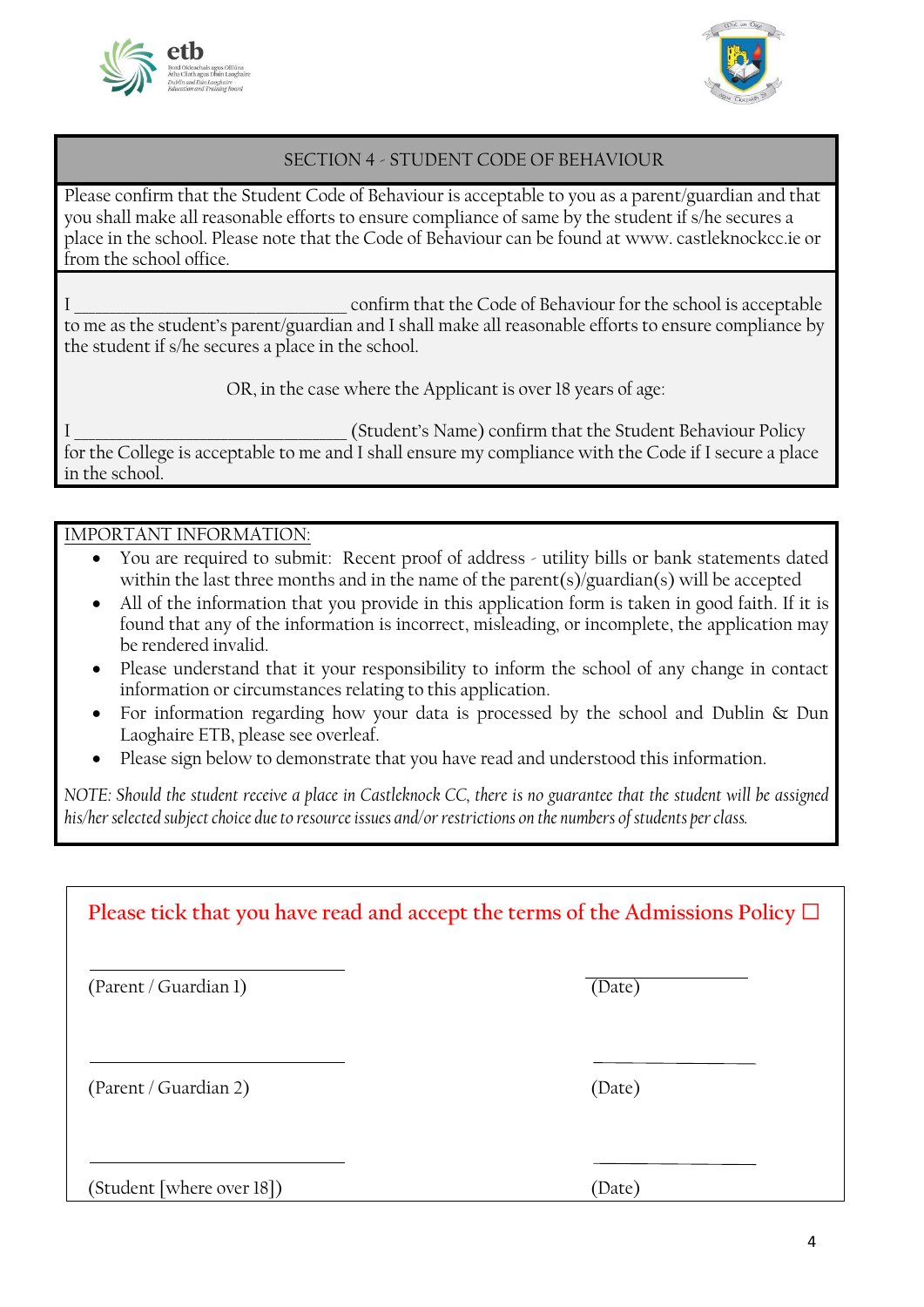



### DATA PROTECTION

The Board of Management of Castleknock Community College is a committee of Dublin & Dun Laoghaire ETB, (1, Tuansgate, Belgard Square East, Tallaght, Dublin 24). which is a data controller under the General Data Protection Regulations and the Data Protection Acts 1988 - 2018. The Data Protection Officer for Dublin & Dun Laoghaire ETB can be contacted at dataprotection@ddletb.ie

The personal data supplied on this Application Form and the accompanying documentation sought is required for the purpose of:

- Verification of identity and date of birth;
- Verification and assessment of admission criteria;
- Allocation of teachers and resources to the school; and
- School administration,

all of which are tasks carried out pursuant to various statutory duties to which Dublin & Dun Laoghaire ETB is subject. Failure to provide the requested information may result in the application being deemed invalid and an offer of a place may not be made.

The personal data disclosed in this Application Form may be communicated internally within Dublin  $\&$ Dun Laoghaire ETB for the purpose of determining the applicability of the selection criteria and possibly with the patron or board of management of other schools in order to facilitate the efficient admission of students, pursuant to section 66(6) of the Education Act 1998 as inserted by section 9 of the (Admissions to Schools) Act 2018. The personal data provided in this Application Form will be kept for 7 years from the date on which the student turns 18 years of age, unless there is a statutory requirement to retain some or all elements of the data for a further period or indefinitely, in line with Dublin & Dun Laoghaire ETB Data Retention Policy, which can be found at dataprotection@ddletb.ie

A copy of the full Dublin & Dun Laoghaire ETB Data Protection Policy is available at [www.castleknockcc.ie](http://www.castleknockcc.ie/) or from the school office.

Any person who provides personal data through this Application Form has a right to request access to that data. S/he also has a right to request the changing of any information if it is factually incorrect. A request for erasure of the data can also be made by or on behalf of the data subject but this will only be acceded to where the data is no longer necessary for the purpose for which it was collected and where Dublin & Dun Laoghaire ETB does not have a legal basis for retaining it. If you as a data subject have any complaints regarding the processing of your personal data, you have the right to lodge a complaint with the Data Protection Commission.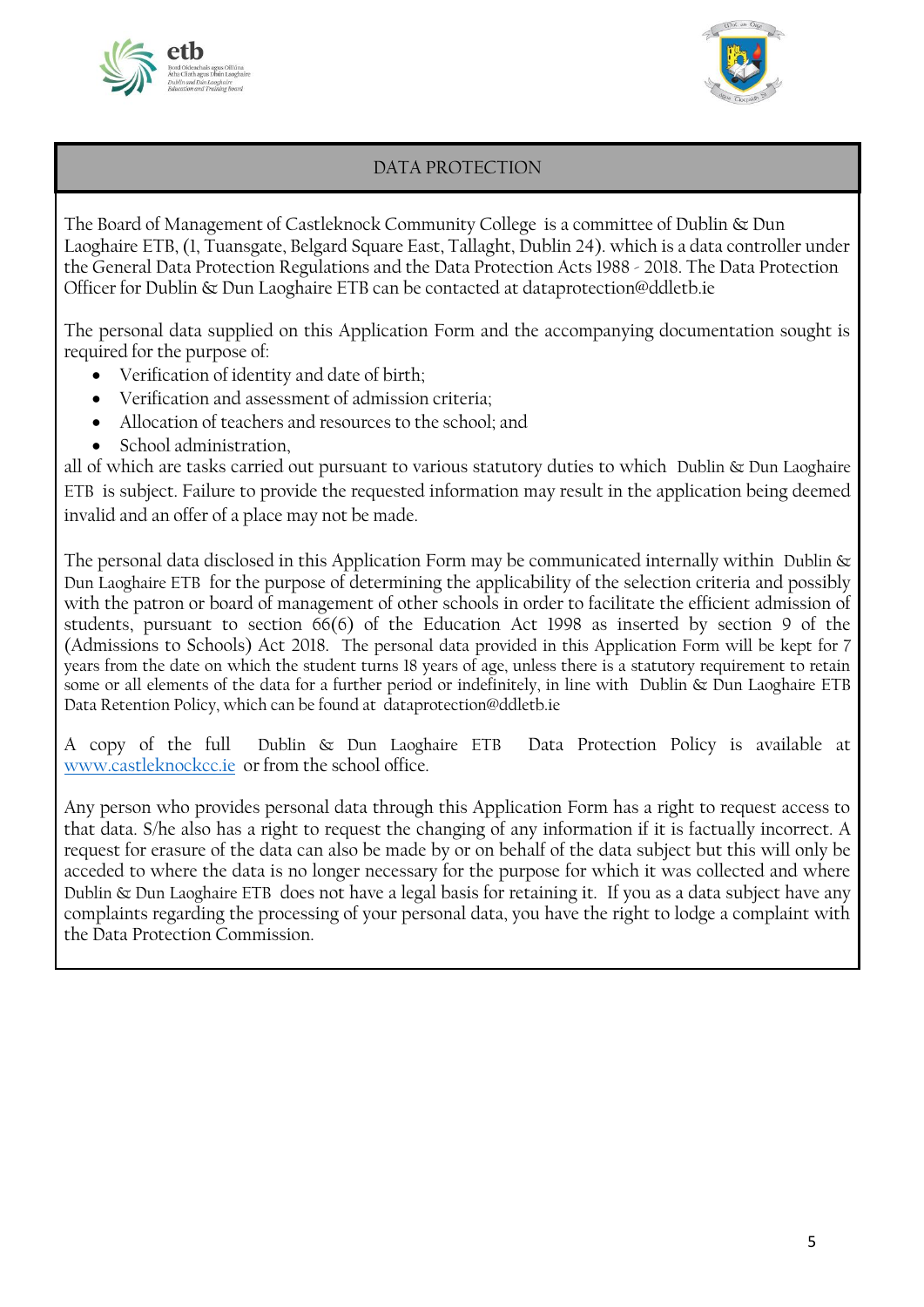



| Application Form (Transfer) - Checklist |  |
|-----------------------------------------|--|
|                                         |  |

| Sections to completed in advance of your              | Reference              | Yes | N <sub>o</sub> |
|-------------------------------------------------------|------------------------|-----|----------------|
| application                                           |                        |     |                |
| Have you included all contact details as set out on   | Pages $1 \& 2$         |     |                |
| Pages $1 \& 2?$                                       |                        |     |                |
| Have you completed the relevant section relating to   | Page 4                 |     |                |
| the Student Behaviour Policy on Page 4?               |                        |     |                |
| Have you ticked the box on Page 4 indicated that you  | Page 4                 |     |                |
| have read and accept the terms of the Admissions      |                        |     |                |
| Policy?                                               |                        |     |                |
| Have you signed the relevant section at the bottom of | Page 4                 |     |                |
| Page 4?                                               |                        |     |                |
| Have you read all sections of the Data Protection     | <b>Data Protection</b> |     |                |
| <b>Summary Document?</b>                              | <b>Summary</b>         |     |                |
|                                                       | Document               |     |                |

| Documentation to be included with this application |  | No |
|----------------------------------------------------|--|----|
| Two utility bills (Different companies)            |  |    |

Please note that any incomplete applications will not be processed.

**Office use only**